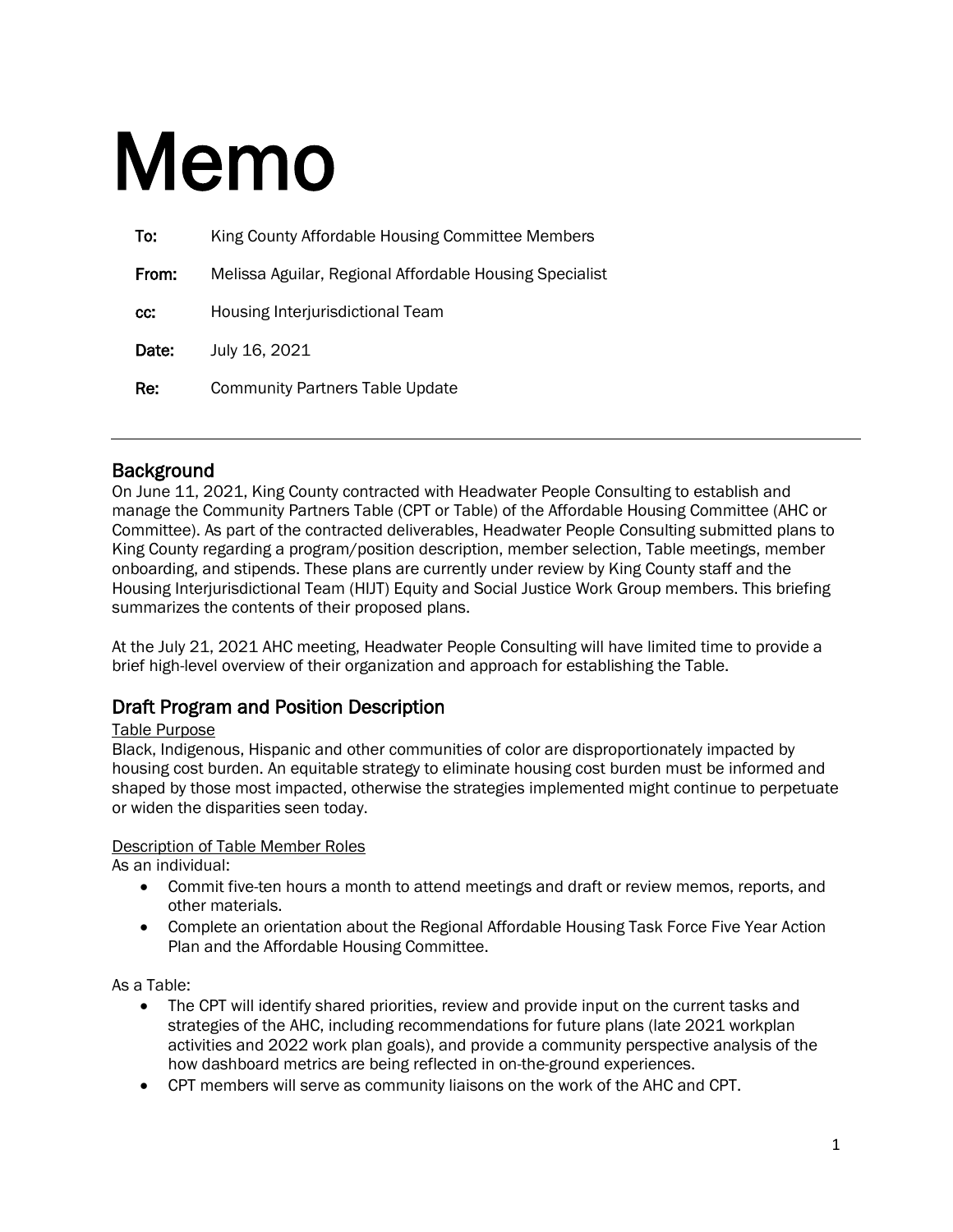- The CPT will identify opportunities of interest to shape and inform housing affordability solutions, including but not limited to:
	- o jurisdictional comprehensive planning processes
	- $\circ$  guidance on the AHC and CPT structure and charter revisions to advance equity principles, realign power structures, and enhance community representation on the Committee and Table; and
	- $\circ$  goals and opportunities for broader community engagement and accountability.

#### Relationship and Accountability Between AHC and CPT

It is vital for good faith communication to be bidirectional and equitable between the AHC and the CPT. Accountability for a productive relationship between the CPT and the AHC must be transparent, structural and mutually beneficial.

Headwater People and the CPT will create reports for every AHC meeting including documented feedback, information about alignment, supporting and dissenting opinions, and distinctions. These reports will support accountability of CPT recommendations and feedback, in a written and documented process to exchange information with the AHC. To support the relationship building practice of accountability, Headwater People proposes establishing AHC member liaisons to meet with the CPT to hear a presentation of each report.

# Draft Selection Plan

Recruit and seat eight CPT members to inform the AHC by:

- providing a lived-experience analysis of AHC recommendations to address the housing crisis;
- understanding, translating, and advocating for AHC decisions in line with community values and aspirations;
- advising the AHC and HIJT on crafting and implementing engagement strategies; and
- centering and bringing informed attention to circumstances of and consequences to the most vulnerable communities to the housing crisis.

#### Membership Qualifications

Community-based organizations with a Tax Identification Number are eligible to serve on the Community Partners Table and receive a stipend for participation. Priority will be given to grassroots community organizations led by and for the communities most impacted by housing cost burden. Organizations must represent no- and low- income communities who have been historically discriminated against and excluded from decision-making processes, including but not limited to the following:

- BIPOC individuals
- Immigrants and refugees
- People living with disabilities
- Seniors
- Cost-burdened renters
- LGBTQ+ people
- People with criminal records
- People who have experienced homelessness
- Youth and families

#### July and August Work

• Headwater People attended the July 7 HIJT meeting to introduce themselves and provide an overview of the proposed plans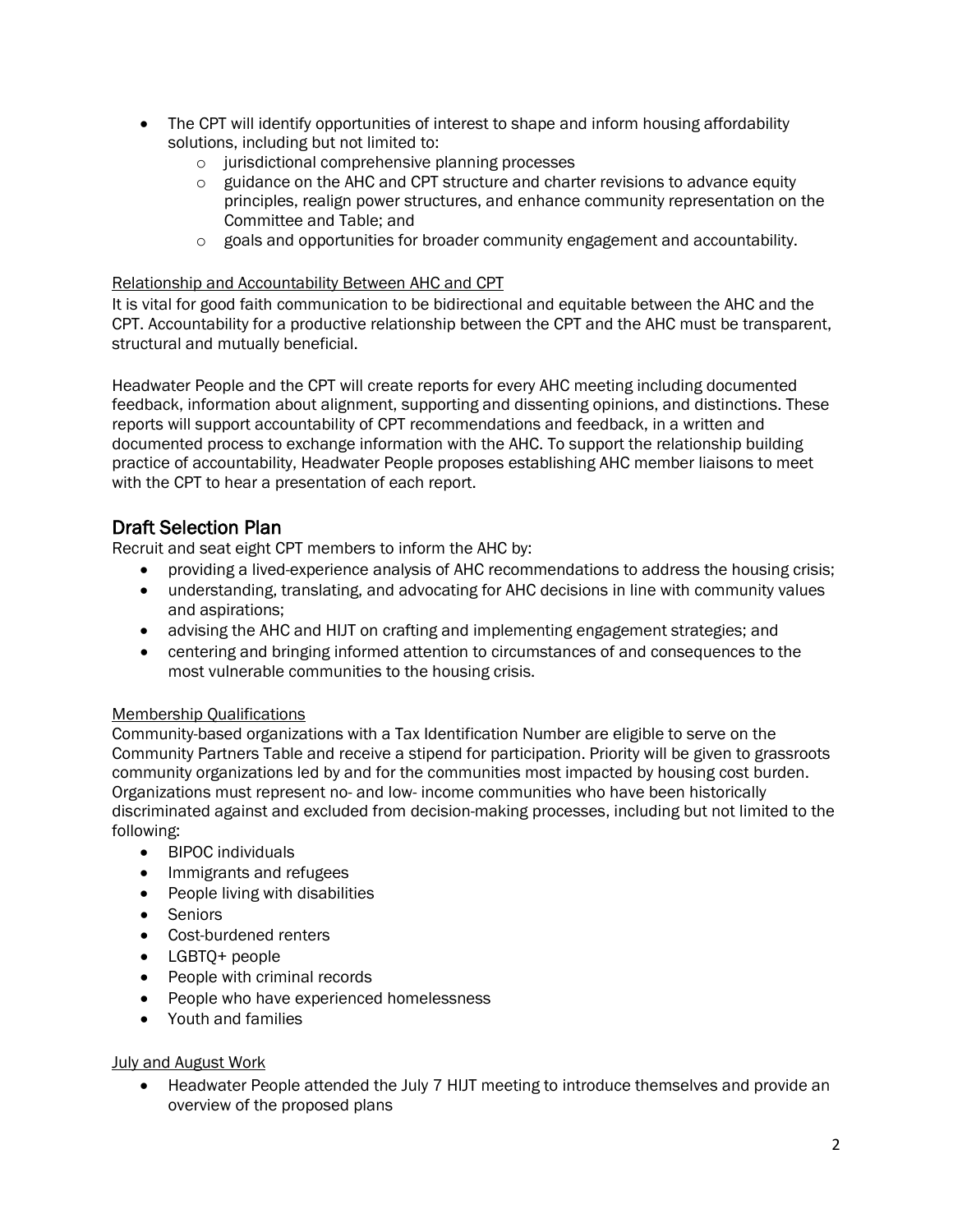- Headwater will then reach out to trusted community partners active in the housing space and who are serving Black, Indigenous and People of Color communities and gather an initial set of potential names. Community groups could include Urban League, Lake City Collective, Seattle Indian Service Commission, El Centro de la Raza, Africa Town, Chief Seattle Club, Byrd Barr Place, Pacific Islander Community Association, United Indians of All Tribes, and International Community Health Services. Headwater will collaborate with King County and the HIJT Equity and Social Justice work group to identify appropriate community groups for outreach.
- Headwater, with HIJT review, will share an initial list and determine 15 people to individually connect with to explain the opportunity and determine who, of the 15 is interested in being considered. Headwater will compile biographies of selected candidates.
- Headwater and the HIJT Equity and Social Justice work group will select final table members. The AHC will review the recruitment strategy and member list over email. Headwater, along with HIJT review, will create and send onboarding materials and invitations
- Headwater will facilitate the first meeting of the CPT

# Draft Table Meeting Plan

Headwater People proposes 90-minute monthly CPT meetings via Zoom video conference for the first six months (Aug–Dec 2021). There is potential for in-person meetings from Jan–April 2022, which will be explored with the Table through relationship building and planning activities. Venues will be decided upon with group input.

# Draft Onboarding Plan

Headwater People will facilitate a process to identify existing table member knowledge, offer spaces to increase their knowledge on housing affordability topics, and identify the level of influence for CPT recommendations. Headwater People proposes holding an optional, informal meet-and-greet with new CPT members to build relationships.

# Draft Stipend Program Plan

Headwater People is contracted to administer stipend payments to members. They propose the following stipend plan:

- Eligibility criteria
	- o The organization must have a Tax Identification Number
	- o Must have direct deposit ability
- Frequency of payment to members
	- o Monthly
- Rate
	- o \$75/hour
- Method of payment
	- o Gusto Direct Deposit, paid as a contractor
	- Process for documenting, verifying, and processing stipend payment:
		- o Excel document to track hours with an email sent in of their activities for the month in a bullet list.
		- o Headwater staff reviews hours and bulleted list of activities.<br>  $\circ$  Payment issued the first week of the month.
		- Payment issued the first week of the month.

# Draft First Table Meeting Plan

Meeting Goals